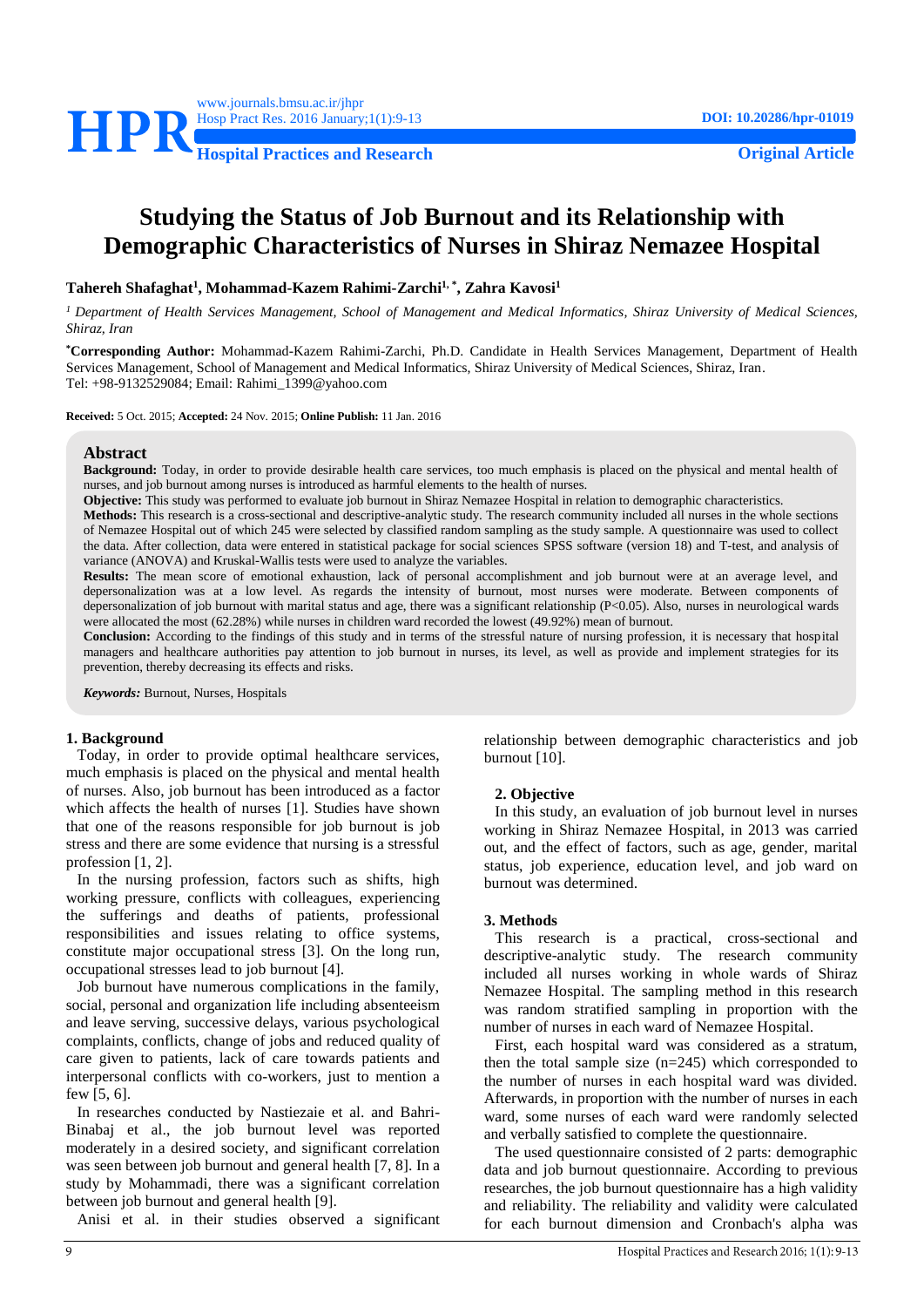reported as: emotional exhaustion (90%), depersonalization (79%), individual performance (71%) and questionnaire reliability generally was announced as between 71 to 90% [\[11\]](#page-3-10).

The questionnaire contained 22 items in 3 dimensions. The emotional exhaustion dimension consisted of 9 questions, depersonalization dimension consisted of 5 questions, and lack of personal accomplishment consisted of 8 questions. The score of each question was a variable from 0 to 6. The total scores of questions of each dimension represented each person's score in that dimension. The acquisition of further scores represented more problems.

For this questionnaire, two types of scales were used:

Frequency scale: never (zero), several times in a year (1), once a month (2), several times a month (3), once a week (4), several times a week (5), and every day (6).

Severity scale: never (zero), very low (1) Low (2), medium  $(3)$ , top medium  $(4)$ , high  $(5)$ , and very high  $(6)$ .

Scores obtained were interpreted in this way:

The emotional exhaustion (low: between 0 to 18 score, medium: score between 19 to 36, high: score between 37 to 54)

Depersonalization (low: score between 0 to 10, medium: score between 11 to 20, high: score between 21 to 30)

Lack of personal accomplishment (low: the score 0 to 16, medium: score between 17 to 32, high: a score between 33 to 48)

Job burnout (low: score between 0 to 44, medium: score between 45 to 88, high: score between 89 to 132 [7].

The demographic data questionnaire also included variables such as: age, gender, marital status, education level, work experience and type of work ward.

After studying and checking questionnaires and entering data in the SPSS software (version 18), the descriptive statistics was used to review and analyze the descriptive variables while T-test, ANOVA and Kruskal-Wallis statistically tests were used to analyze the analytical variables. Statistical ANOVA test was used to determine the relationship between ages, work experience and education level with job burnout level. T-test was used to determine the relationship between gender and marital status with job burnout level, and to determine the significance of differences in job burnout level in various wards. Also, the non-normality of nurses' distribution in various wards, was assessed using the Kruskal-Wallis test.

## **4. Results**

The majority of nurses in Shiraz Nemazee hospital were women (86.5%) who mostly were in the age group between 20 and 30 years (57.1%), married (62.4%), have work experience between 1 to 5 years (51.8%), have bachelor degree and more (85.3%), and working in the surgery ward (34.3%) [\(Table 1\)](#page-1-0).

A majority of the nurses, in terms of emotional exhaustion, lack of personal accomplishment and total job burnout, were located at the medium level, while in terms of depersonalization they were at a low level [\(Table 2\)](#page-1-1). Therefore, in all work wards, the intensity of job burnout was medium. Also, neurological ward nurses were allocated the highest (62.28%) mean while children ward nurses recorded the lowest (49.92%) mean of job burnout [\(Table](#page-1-2)  [3\)](#page-1-2).

There was no significant relationship between any dimension of job burnout and the various job wards  $(p>0.05)$  [\(Table 4\)](#page-2-0).

Between depersonalization dimension with age and marital status, there was a significant relationship  $(p<0.05)$ . So that depersonalization in the age group 41 to 50 years and singles, was more than the other group. According to Table 5, between the dimensions of job burnout with gender, education level and work experience, there was no significant relationship ( $p<0.05$ ) [\(Table 5\)](#page-2-1).

<span id="page-1-0"></span>

| Table 1. Frequency of nurses based on demographic characteristics |
|-------------------------------------------------------------------|
|-------------------------------------------------------------------|

| <b>Demographic Specification</b> |                    | $n$ (%)    |  |  |
|----------------------------------|--------------------|------------|--|--|
|                                  | $20-30$ years      | 140 (57.1) |  |  |
| Age                              | $31-40$ years      | 80 (32.7)  |  |  |
|                                  | $41-50$ years      | 25(10.2)   |  |  |
| Gender                           | Man                | 33(13.5)   |  |  |
|                                  | Woman              | 212 (86.5) |  |  |
| <b>Marital status</b>            | Married            | 153 (62.4) |  |  |
|                                  | Single             | 92 (37.6)  |  |  |
|                                  | $1-5$ years        | 127(51.8)  |  |  |
|                                  | $6-10$ years       | 59 (24.1)  |  |  |
| <b>Job</b> experience            | $11-15$ years      | 30(12.2)   |  |  |
|                                  | More than 15 years | 29(11.8)   |  |  |
|                                  | Diploma            | 21(8.6)    |  |  |
| <b>Education level</b>           | Post diploma       | 15(6.1)    |  |  |
|                                  | BS and more        | 209 (85.3) |  |  |
|                                  | Neurology          | 14(5.7)    |  |  |
|                                  | Internal           | 15(6.1)    |  |  |
|                                  | Surgery            | 84 (34.3)  |  |  |
|                                  | Emergency          | 14(5.7)    |  |  |
| Job ward                         | Children           | 56 (22.9)  |  |  |
|                                  | <b>ICU</b>         | 28 (11.4)  |  |  |
|                                  | Para clinic        | 17(6.9)    |  |  |
|                                  | Operating room     | 17(6.9)    |  |  |

<span id="page-1-1"></span>**Table 2.** Frequency of intensity of job burnout and its components among nurses based on severity

| alliong hurses based on severity   |                             |                             |                             |  |  |  |  |  |  |
|------------------------------------|-----------------------------|-----------------------------|-----------------------------|--|--|--|--|--|--|
| <b>Intensity</b>                   | Low                         | <b>High</b>                 |                             |  |  |  |  |  |  |
| <b>Variable</b>                    | $n\left(\frac{9}{6}\right)$ | $n\left(\frac{9}{6}\right)$ | $n\left(\frac{9}{6}\right)$ |  |  |  |  |  |  |
| <b>Emotional</b><br>exhaustion     | 108(44.1)                   | 112(45.7)                   | 25(10.2)                    |  |  |  |  |  |  |
| <b>Depersonalization</b>           | 15(62.9)                    | 88 (35.9)                   | 3(1.2)                      |  |  |  |  |  |  |
| Lack of personal<br>accomplishment | 26(10.6)                    | 183(74.7)                   | 36(14.7)                    |  |  |  |  |  |  |
| <b>Job burnout</b>                 | 60(24.5)                    | 181(73.9)                   | 4(1.6)                      |  |  |  |  |  |  |

<span id="page-1-2"></span>

| <b>Table 3.</b> Frequency of intensity of job burnout and its components |
|--------------------------------------------------------------------------|
| among nurses based on job ward                                           |

| among harses based on job ward |                  |                  |                             |  |  |  |  |  |
|--------------------------------|------------------|------------------|-----------------------------|--|--|--|--|--|
| <b>Intensity of Job</b>        | Low              | <b>Medium</b>    | High                        |  |  |  |  |  |
| <b>Burnout Job Ward</b>        | $\mathbf{n}(\%)$ | $\mathbf{n}(\%)$ | $n\left(\frac{9}{6}\right)$ |  |  |  |  |  |
| <b>Neurology</b>               | 1(7.1)           | 11(78.6)         | 2(14.3)                     |  |  |  |  |  |
| <b>Internal</b>                | 5(33.3)          | 10(66.7)         | 0(0)                        |  |  |  |  |  |
| <b>Surgery</b>                 | 19(22.6)         | 64 (76.2)        | 1(1.2)                      |  |  |  |  |  |
| <b>Emergency</b>               | 2(14.3)          | 12(85.7)         | 0(0)                        |  |  |  |  |  |
| <b>Children</b>                | 13(23.2)         | 43(76.8)         | 0(0)                        |  |  |  |  |  |
| ICU                            | 11 (39.3)        | 17(60.7)         | 0(0)                        |  |  |  |  |  |
| Para clinic                    | 6(35.3)          | 11(64.7)         | 0(0)                        |  |  |  |  |  |
| <b>Operating room</b>          | 3(17.6)          | 13 (76.5)        | 1(5.9)                      |  |  |  |  |  |
| Total                          | 60(24.5)         | 181(73.9)        | 4(1.6)                      |  |  |  |  |  |

## **5. Discussion**

In terms of intensity of job burnout, 24.5% of nurses were in low, 73.9% were in moderate and 1.6% were in a high level. According to Dick, job Burnout is the severe exhaustion and feeling of being abused, such that this type of fatigue cannot be relieved by rest or even vacation.

He also believed that job burnout is a state that a person sees himself less than others and feels his job and action is not considered [\[12\]](#page-3-11), therefore it must be said that 75.5% of the studied nurses experienced such problems. In his study, Bahri-Binabaj et al. arrived at the result that most midwives and nurses (78.2) at Gonabad University of Medical Sciences were at the medium level, in terms of job burnout [\[8\]](#page-3-7).

Also, the results of the research by Kouranian et al. indicated that the majority of nurses (79.3%) in terms of job burnout were at a medium level [\[13\]](#page-3-12).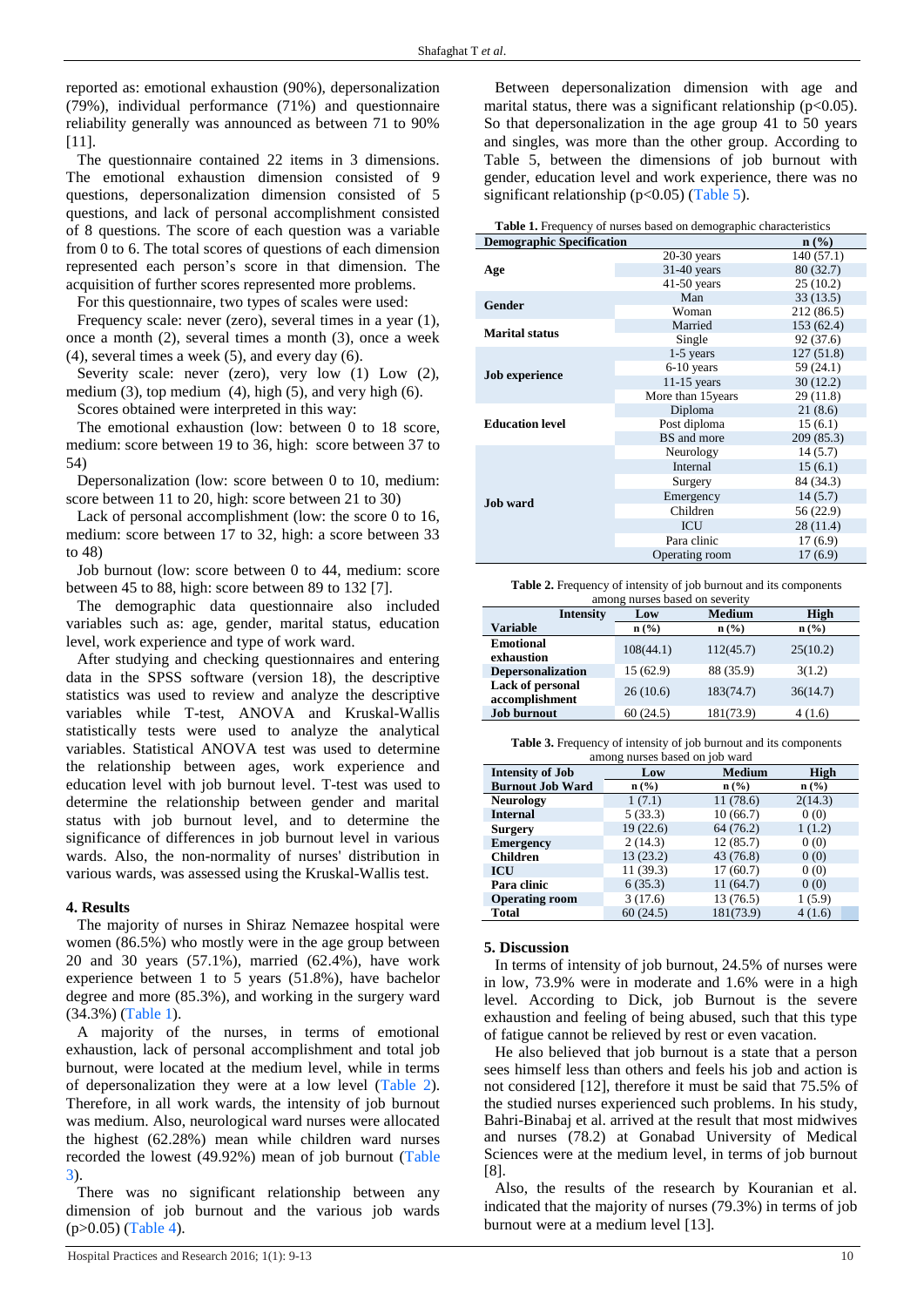**Table 4.** Determination of the relationship between job burnout and its components with job wards

<span id="page-2-0"></span>

| <b>Job Wards</b>      | <b>Job Burnout</b> |                         | <b>Emotional Exhaustion</b> |           | <b>Depersonalization</b> |                  | <b>Lack of Personal Accomplishment</b> |           |
|-----------------------|--------------------|-------------------------|-----------------------------|-----------|--------------------------|------------------|----------------------------------------|-----------|
|                       | Mean               | <b>Frequency</b>        | Mean                        | Frequency | Mean                     | <b>Frequency</b> | Mean                                   | Frequency |
| <b>Neurology</b>      | 137.61             | 14                      | 134.04                      | 14        | 101.71                   | 14               | 153.46                                 | 14        |
| <b>Internal</b>       | 108.77             | 15                      | 118                         | 15        | 134.87                   | 15               | 86.20                                  | 15        |
| <b>Surgery</b>        | 130.06             | 84                      | 135.42                      | 84        | 134.43                   | 84               | 115.20                                 | 84        |
| <b>ICU</b>            | 160.18             | 14                      | 153.54                      | 14        | 148.21                   | 14               | 119.11                                 | 14        |
| <b>Emergency</b>      | 111.48             | 56                      | 101.10                      | 56        | 111.14                   | 56               | 133.79                                 | 56        |
| <b>Children</b>       | 102.73             | 28                      | 112.21                      | 28        | 104.36                   | 28               | 120.61                                 | 28        |
| Para clinic           | 106.82             | 17                      | 110.38                      | 17        | 111.41                   | 17               | 113.88                                 | 17        |
| <b>Operating room</b> | 145.53             |                         | 134.32                      | 17        | 134.18                   | 17               | 149.50                                 | 17        |
| P Value               |                    | 0.092<br>0.083<br>0.185 |                             | 0.109     |                          |                  |                                        |           |

**Table 5.** Determination of the relationship between job burnout and its components with demographic characteristics of nurses

<span id="page-2-1"></span>

| <b>Demographic</b><br><b>Characteristics</b> |                       | <b>Job Burnout</b> |         | <b>Emotional Exhaustion</b> |         | <b>Depersonalization</b> |                | <b>Lack of Personal</b><br><b>Accomplishment</b> |                |
|----------------------------------------------|-----------------------|--------------------|---------|-----------------------------|---------|--------------------------|----------------|--------------------------------------------------|----------------|
|                                              |                       | $Mean \pm SD$      | P Value | $Mean \pm SD$               | P Value | $Mean \pm SD$            | <b>P</b> Value | $Mean \pm SD$                                    | <b>P</b> Value |
|                                              | $20-30$ years         | $54.633 \pm 16.78$ |         | $21.62 \pm 11.38$           |         | $9.22 \pm 5.26$          |                | $23.77 \pm 6.98$                                 |                |
| Age                                          | $31-40$ years         | $52.92 \pm 15.23$  | 0.499   | $19.73 \pm 11.10$           | 0.411   | $7.72 \pm 5.14$          | 0.045          | $25.46 \pm 8.83$                                 | 0.298          |
|                                              | $41-50$ years         | $57.08 \pm 14.34$  |         | $22.36 \pm 11.25$           |         | $10.22 \pm 5.70$         |                | $24.40 \pm 7.65$                                 |                |
| Gender                                       | Man                   | $54.27 \pm 14.69$  | 0.475   | $20.6 \pm 10.6$             | 0.831   | $8.9 + 4.92$             | 0.295          | $24.75 \pm 6.91$                                 | 0.513          |
|                                              | Woman                 | $54.33 \pm 16.27$  |         | $21.16 \pm 11.39$           |         | $8.83 \pm 5.38$          |                | $24.75 \pm 6.91$                                 |                |
| <b>Marital</b>                               | Married               | $54.86 \pm 14.42$  | 0.161   | $21.67 \pm 11.04$           | 0.203   | $8.83{\pm}4.77$          | 0.033          | $24.35 \pm 6.52$                                 | 0.165          |
| <b>Status</b>                                | Single                | $54 \pm 16.97$     |         | $20.74 \pm 11.43$           |         | $8.85 \pm 5.63$          |                | $21.41 \pm 8.35$                                 |                |
|                                              | $1-5$ years           | $53.92 \pm 15.44$  |         | $20.92 \pm 11.07$           |         | $8.80 \pm 5.08$          | 0.604          | $24.19 \pm 6.44$                                 | 0.602          |
| Job                                          | $6-10$ years          | $55.44 \pm 17.63$  |         | $21.69 \pm 11.70$           | 0.766   | $9.55 \pm 5.22$          |                | $24.18 \pm 7.65$                                 |                |
| experience                                   | $11-15$ years         | $56.50 \pm 13.50$  | 0.622   | $22.20 \pm 11.72$           |         | $8.13 \pm 6.02$          |                | $34.34 \pm 6.85$                                 |                |
|                                              | More than 15<br>years | $51.55 \pm 17.88$  |         | $18.27 \pm 11.14$           |         | $8.34 \pm 5.85$          |                | $23.82 \pm 11.24$                                |                |
| <b>Education</b><br>level                    | Diploma               | $54.76 \pm 22.98$  | 0.176   | $20.66 \pm 15.47$           | 0.100   | $7.8 \pm 6.47$           | 0.140          | $26.28 \pm 9.35$                                 | 0.452          |
|                                              | Post diploma          | $61.73 \pm 15.79$  |         | $27.13 \pm 11.61$           |         | $11.26 \pm 5.04$         |                | $23.23 \pm 5.19$                                 |                |
|                                              | BS and more           | $53.75 \pm 15.16$  |         | $20.69 \pm 10.68$           |         | $8.77 \pm 5.18$          |                | $24.27 \pm 7.67$                                 |                |

Also, in a research by Barrett, on nurses from hematology and oncology wards, more than 70% of samples showed medium to high levels of job burnout [\[11\]](#page-3-10). Also, the research results of Adriaenssens et al. were somewhat affiliated with this study [\[1\]](#page-3-0). The difference between these statistics and numbers can be due to differences in studied populations and their age range. Rahmani's research indicated high levels of job burnout in nurses [\[14\]](#page-3-13). Also, the result of investigations of Lopez Franco and Anisi reflected a low level of job burnout [\[10,](#page-3-9) [15\]](#page-3-14), and these results are inconsistent with the results of the present investigation.

In terms of emotional exhaustion, 44.1% of nurses were assessed to be at low level, 45.7% at medium and 10.2% at high level. According to the definition of Maslach and Jackson, emotional exhaustion is "a sense of compression and loss of a person's emotional resources". On one hand, emotional exhaustion leads to the loss of individual emotional energy and makes that person lose his motivation to act and do something boring, and when symptoms of emotional exhaustion appears, the person has the feeling of helplessness [\[16\]](#page-3-15), and since nurses are exposed to numerous stresses due to the nature of their job [\[1\]](#page-3-0), the work environment eventually drains the emotional and psychological resources, thus leading to burnout syndrome [\[17\]](#page-3-16). In other words, due to nurses' exposure to stressful situations, death of patients, and also being responsible for the care of patients with special conditions, they are faced with emotional exhaustion and their ability to support patients and give quality care is reduced. So, empowering nurses to cope with stressful factors alongside providing conditions for reduction and elimination of these factors can create a relaxed working environment and increase the capacity and efficiency of nurses [\[18\]](#page-4-0) and reduce their level of emotional exhaustion.

In terms of depersonalization, 62.9% of nurses were at a

low level, 35.9% at medium level and 1.2% at high level. This burnout dimension is related to non-emotional and violent responses of person on clients and partners. A person with job burnout syndrome has negative emotions and attitudes, blames others and sees people as objects and not humans [\[11\]](#page-3-10); for example, doctors with burnout see their patients as an object and identify them with a kind of disease, room number etc., and no longer feel the pains of the patient.

Also, in terms of lack of personal accomplishment, 10.6% of nurses were observed to be at low level, 74.7% in medium and 14.7% at high level. In this dimension of job burnout, a person feels his performance is without success and in other words cognitive performance or success is important rather than the real success and performance [\[16\]](#page-3-15).

Rahmani, in his study, discovered that the emotional exhaustion of nurses in the lung ward was high (45.8) [\[14\]](#page-3-13). Although, according to a research by Nastiezaie, more study subjects (90.5%) showed depersonalization at low level [\[7\]](#page-3-6). Also, according to the study by Lopez Franco, 67.7% of nurses showed lack of personal accomplishment at low level, 14.5% showed high level of emotional exhaustion and 23.9% showed depersonalization at high level [\[15\]](#page-3-14). The study by Adriaenssens concluded that 27% of nurses showed lack of personal accomplishment, 26% showed emotional exhaustion and 35% showed depersonalization at a high level [\[1\]](#page-3-0). In the study by Canadas-De la Fuente et al., it was found that 41% of nurses had low level of emotional exhaustion, 39% of nurses had low level of depersonalization and 45% of them also had low level of lack of personal accomplishment [\[19\]](#page-4-1). Also, the study by Rafii showed that 39.5% of nurses had experienced lack of personal accomplishment at high level, 47% showed emotional exhaustion at low level and 75% experienced depersonalization at a high level [\[20\]](#page-4-2).

In his study, Frade assessed emotional exhaustion and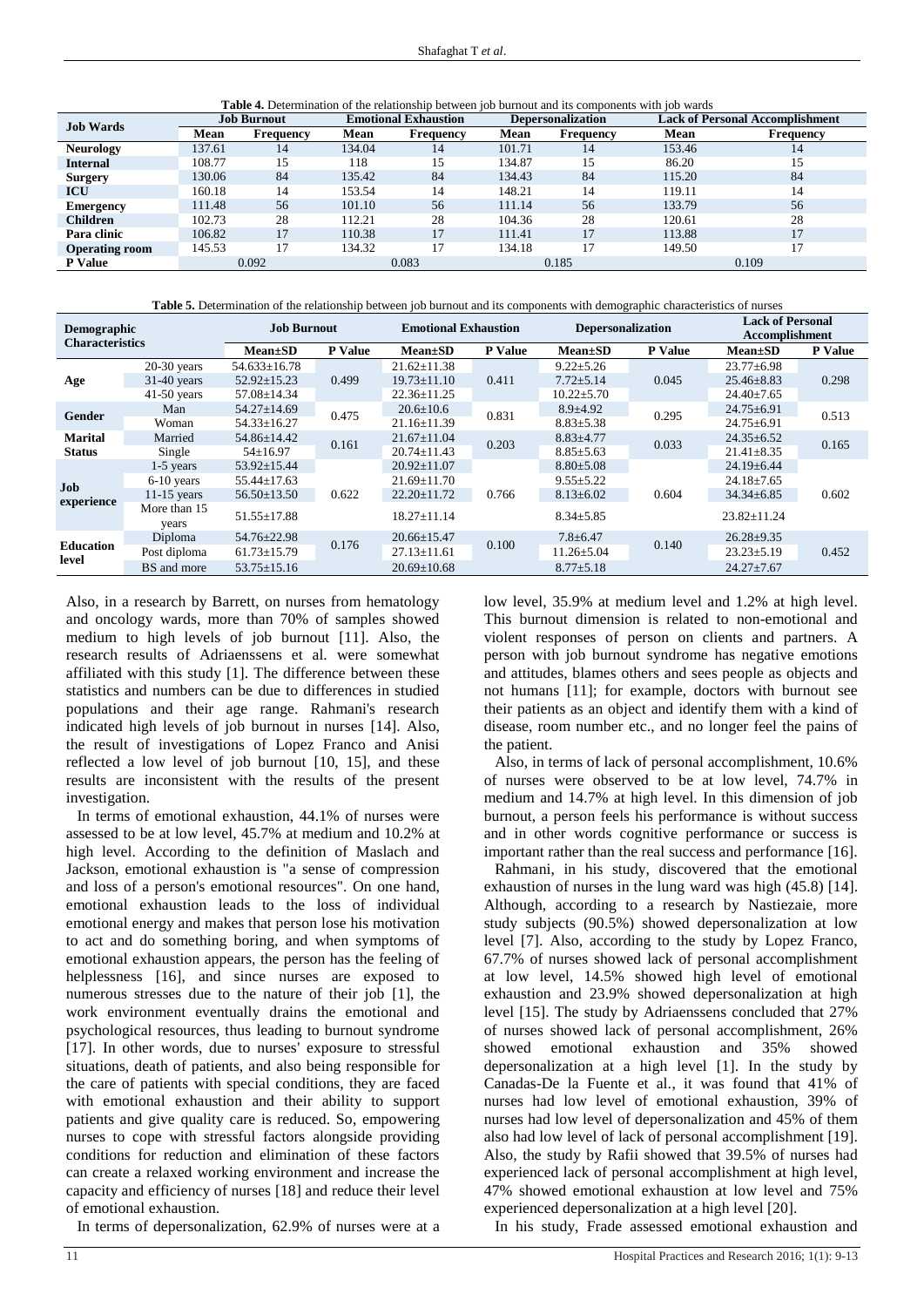lack of personal accomplishment at low level and the depersonalization at high level; he also measured the severity of job burnout at 14% [\[21\]](#page-4-3). Santana Cabrera found high levels of emotional exhaustion and depersonalization in all groups [\[22\]](#page-4-4).

Also, neurological ward nurses were allocated the highest value (62.28) while children ward nurses had the least (48.92) mean of job burnout. It seems that the special status of patients in the neurology wards, including restricted movements and the severity of pain experienced by patients in this ward influenced the nurses. On the other hand, perhaps the presence of children in the children ward cheered up the nursing staff and reduced job burnout.

Based on the research findings, there was a significant relationship between the depersonalization dimension of job burnout with age  $(p<0.05)$ . Also, the highest mean score of depersonalization was in the age group of 41 to 50 years and the lowest was in the age group of 31 to 40 years. In explaining this, perhaps people attained the level of intellectual maturity between 31 to 40 years and in proportion to younger people, the experience of nurses increased in dealing with occupational issues. Therefore, the intensity of depersonalization and burnout reduced. However, in the age group of 41 to 50 years, perhaps, people because of low mood, fatigue, daily job and depression associated with this age group, will have depersonalization, take offence on people and offer cold or senseless treatment to others. Adali suggested that mild-life crisis enhanced a person's sensitivity to depression due to an increase in age, resulting in improved experience on the comprehension of burnout, thereby decreasing the effect [\[23\]](#page-4-5). In this regard, Rafii in his study concluded that there was a significant relationship between age and depersonalization (P<0.05) [\[20\]](#page-4-2). Also, Anisi and Adriaenssens concluded that there was a significant relation and inverse correlation between age and job burnout [\[1,](#page-3-0) [10\]](#page-3-9). Thus, the results of these researches are approximately aligned with this study.

According to the study findings, there was no significant relationship between any of the job burnout dimensions with gender (P>0.05). Also, according to Lopez Franco's research, the demographic characteristics had the least involvement in job burnout [\[15\]](#page-3-14) which was aligned with the current research. But in the research by Rafii and Adriaenssens, the existence of relationship between gender with all or some of burnout's components was shown [\[1,](#page-3-0) [20\]](#page-4-2); Although, Canadas-De la Fuente in his own study these differences which have been seen in some studies but not in others [\[19\]](#page-4-1).

According to the findings of this study, there was only a significant relationship between the depersonalization dimension with marital status  $(P<0.05)$  and the mean of depersonalization in married people was more than single people. Perhaps, the reason for this was the problems associated with the married people, due to adding marital life problems and the burden of family responsibility to work problems and issues, and thus the depersonalization and job burnout was more in this people. Also, Anisi concluded that marital status did not have any significant relationship with job burnout [\[10\]](#page-3-9).

## **6. Conclusion**

According to the research findings and in terms of the stressful nature of nursing job, it is necessary that hospital managers and healthcare authorities pay attention to the

effect of job burnout factor of nurses, its level, so as to provide solutions in order to avoid or at least decrease its effects and disadvantages. Some implications could focus on the promotion of adequate professional autonomy, creating time- out facilities and provision of counseling for exposed nurses and training nurses with coping skills.

#### **Acknowledgments**

We thank all nurses who cooperated with us on this research. It should be noted that this paper is the result of a research project that was approved by the Student Research Committee of Shiraz University of Medical Sciences with approval number "90-5863".

## **Authors' Contributions**

All authors have equal role in this paper.

## **Conflict of Interest**

No conflict of interest has been declared by the author(s).

#### **References**

- <span id="page-3-0"></span>1. Adriaenssens J, De Gucht V, Maes S. Determinants and prevalence of burnout in emergency nurses: A systematic review of 25 years of research. Int J Nurs Stud. 2015;52(2):649-61. [\[DOI\]](http://dx.doi.org/10.1016/j.ijnurstu.2014.11.004)
- <span id="page-3-1"></span>2. Lee I, Wang H-H. Perceived occupational stress and related factors in public health nurses. J Nurs Res. 2002;10(4):253-60. [\[DOI\]](http://dx.doi.org/10.1097/01.JNR.0000347606.91295.76)
- <span id="page-3-2"></span>Roberts R, Golding J, Towell T, Weinreb I. The effects of economic circumstances on British students' mental and physical health. J Am Coll Health. 1999;48(3):103-9. [\[DOI\]](http://dx.doi.org/10.1080/07448489909595681)
- <span id="page-3-3"></span>4. Embriaco N, Papazian L, Kentish-Barnes N, Pochard F, Azoulay E. Burnout syndrome among critical care healthcare workers. Curr Opin Crit Care. 2007;13(5):482-8. [\[DOI\]](http://dx.doi.org/10.1097/MCC.0b013e3282efd28a)
- <span id="page-3-4"></span>5. Gorrell B, Langenbach M. Curriculum issues related to nurse turnover. J Nurs Educ. 1994;33(3):101-6.
- <span id="page-3-5"></span>6. Hakim Shooshtari M, Khajeholdin N, Arabgol F, Ellahi F. The relationship between nurse burnout and their infant behavior problems. Adv Cogn Sci. 2004;6(1-2):67-72.
- <span id="page-3-6"></span>7. Nastiezaie N, Vaezi M, Molazahi A, Moghadam M. The relationship between job burnout and public health of telecommunication central office personnel in Zahedan. Toloo-e-Behdasht. 2009;7(3-4):49-56. Persian
- <span id="page-3-7"></span>8. Bahri-Binabaj N, Moghiman M, Atarbashi M, Garche M. The survey of relationship between job burnout and health status of midwives and nurses. Ofogh-e-Danesh. 2003;9(1):99-104. Persian
- <span id="page-3-8"></span>9. Mohammadi S. Burnout and psychological health in high school teachers. J Iran Psychol.  $2006$ : $3(9)$ : 15-23. Persian
- <span id="page-3-9"></span>10. Anisi J, Eskandari M, Ghorbani Z, Abdolmohammadi E. Personal and organizational factors related to job burnout in naval personnel. J Behav Sci. 2010;4(3):249-53. Persian
- <span id="page-3-10"></span>11. Barrett L, Yates P. Oncology/haematology nurses: a study of job satisfaction, burnout, and intention to leave the specialty. Aust Health Rev 2002;25(3):109-21. [\[DOI\]](http://dx.doi.org/10.1071/AH020109)
- <span id="page-3-11"></span>12. Dick MJ. Burnout in nurse faculty: Relationships with management style, collegial support, and work load in collegiate programs. J Prof Nurs. 1986;2(4):252-60. [\[DOI\]](http://dx.doi.org/10.1016/S8755-7223(86)80047-3)
- <span id="page-3-12"></span>13. Kouranian F, Khosravi AR, Esmaeili HE. The relationship between hardiness/locus of control and burnout in nurses. Ofoghe-e-Danesh. 2008;14(1):58-66. Persian
- <span id="page-3-13"></span>14. Rahmani F, Behshid M, Zamanzadeh V, Rahmani F. Relationship between general health, occupational stress and burnout in critical care nurses of Tabriz teaching hospitals. Iran J Nurs. 2010;23(66):54-63. Persian
- <span id="page-3-14"></span>15. Lopez Franco M, Rodriguez Nunez A, Fernandez Sanmartin M, Marcos Alonso S, Martinon Torres F, Martinon Sanchez JM. [Burnout syndrome among health workers in pediatrics]. An Pediatr (Barc). 2005;62(3):248-51. [\[DOI\]](http://dx.doi.org/10.1157/13071839)
- <span id="page-3-15"></span>16. Maslach C, Jackson S. Burnout in health professions: A social Psychological Analysis. 1982. Citado en Moreno Jiménez, B y Peñacoba Puente, C Facultad de Psicología Universidad Autónoma de Madrid. 1995.
- <span id="page-3-16"></span>17. Tummers GE, Landeweerd JA, van Merode GG. Organization, work and work reactions: a study of the relationship between organizational aspects of nursing and nurses' work characteristics and work reactions. Scand J Car Sci. 2002;16(1):52-8. [\[DOI\]](http://dx.doi.org/10.1046/j.1471-6712.2002.00050.x)